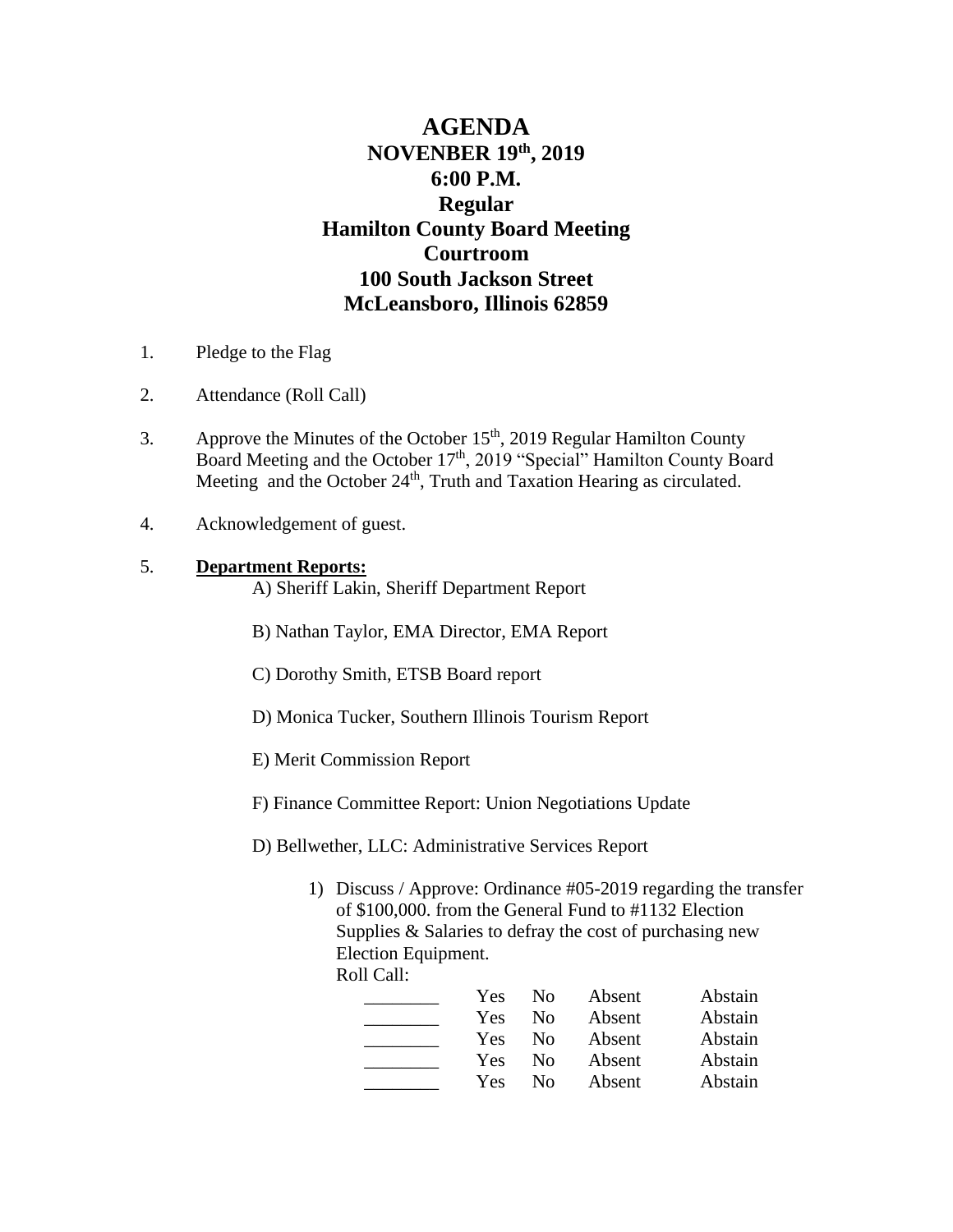2) Discuss / Approve: Ordinance #06-2019 regarding the transfer of \$50,000. from the General Fund to #1120 Audit, Budget and Accounting for Professional Service Expenses. Roll Call:

| Yes | $\rm No$ | Absent | Abstain |
|-----|----------|--------|---------|
| Yes | Nο       | Absent | Abstain |
| Yes | $\rm No$ | Absent | Abstain |
| Yes | Nο       | Absent | Abstain |
| Yes | Nο       | Absent | Abstain |

3) Discuss / Approve Resolution#2019-26 FY2020 Annual Budget and Appropriations for the County of Hamilton, State of Illinois for the period of December  $1<sup>st</sup>$ , 2019 through November  $30<sup>th</sup>$ ,  $2020$ . Roll Call:

| <b>Yes</b> | N <sub>0</sub> | Absent | Abstain |
|------------|----------------|--------|---------|
| Yes        | $\rm No$       | Absent | Abstain |
| <b>Yes</b> | $\rm No$       | Absent | Abstain |
| <b>Yes</b> | No.            | Absent | Abstain |
| <b>Yes</b> | No.            | Absent | Abstain |

- 4) Discussion: Sales Tax Referdum for the March 17<sup>th</sup>, 2020 Primary Election Ballot
- 5) Discuss / Approve : Levy Resolution #2019-25 for the Tax Year 2019 payable 2020. (Including the Ambulance Fund Levy of \$200,000.)

Roll Call:

| Yes | N <sub>0</sub> | Absent | Abstain |
|-----|----------------|--------|---------|
| Yes | $\rm No$       | Absent | Abstain |
| Yes | $\rm No$       | Absent | Abstain |
| Yes | No.            | Absent | Abstain |
| Yes | $\rm No$       | Absent | Abstain |

6) Discuss / Approve: Levy Resolution #2019-24 for Tax Year 2019 payable 2020 (With NO Ambulance Fund Levy) Roll Call:

| <b>Yes</b> | No.                | Absent | Abstain |
|------------|--------------------|--------|---------|
| Yes.       | $\overline{N}_{0}$ | Absent | Abstain |
| Yes.       | N <sub>0</sub>     | Absent | Abstain |
| Yes        | N <sub>0</sub>     | Absent | Abstain |
| Yes        | $N_{\Omega}$       | Absent | Abstain |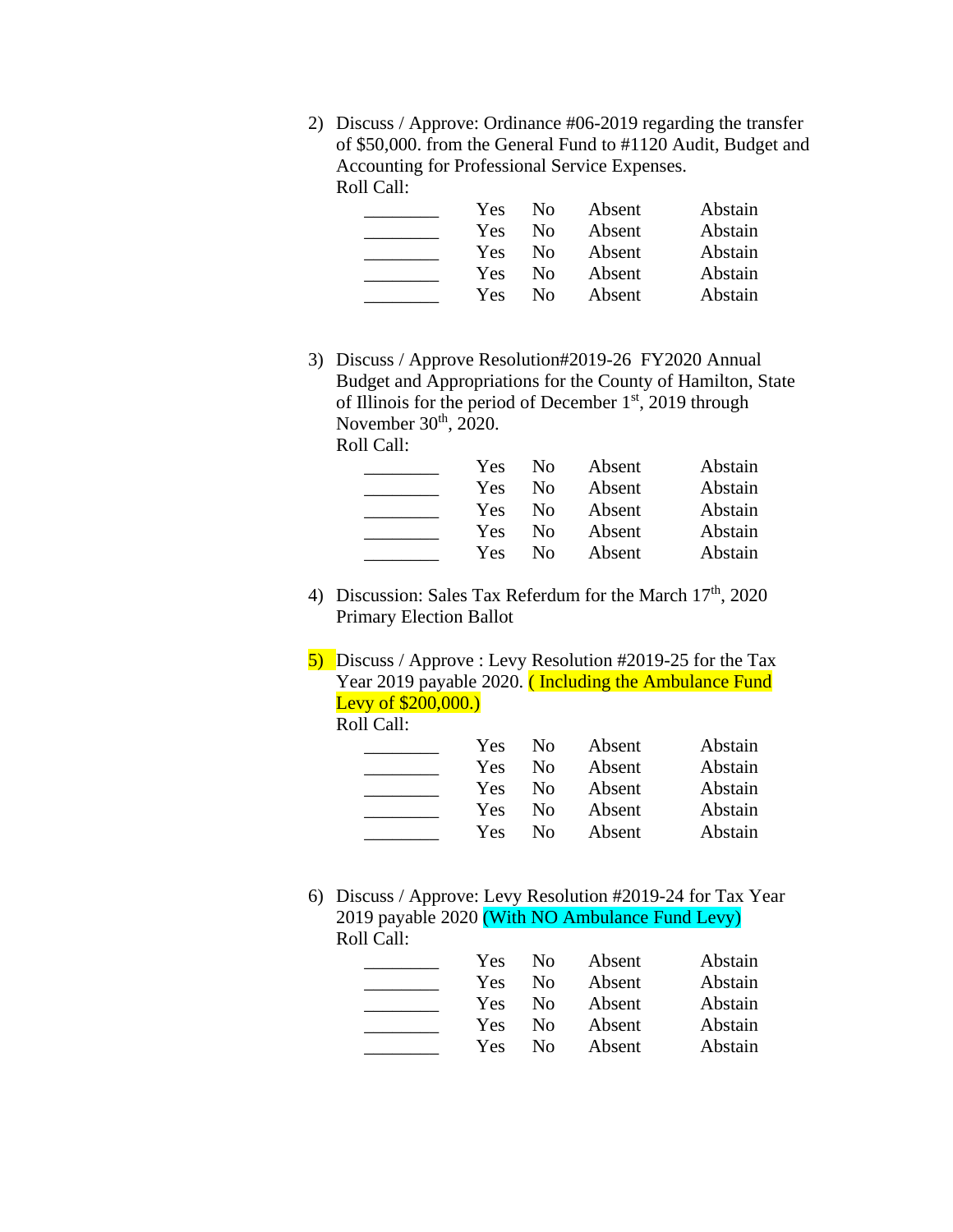7) Review / Approve: Ordinance #08-2019: Disallowing the sale of Recreational Cannabis in the unincorporated areas of Hamilton County, while establishing a County Cannabis Retailer's Occupation Tax in the County of Hamilton, State of Illinois.

Roll Call:

| Yes.       | N <sub>0</sub> | Absent | Abstain |
|------------|----------------|--------|---------|
| Yes.       | N <sub>0</sub> | Absent | Abstain |
| <b>Yes</b> | N <sub>0</sub> | Absent | Abstain |
| Yes        | N <sub>0</sub> | Absent | Abstain |
| Yes.       | $\rm No$       | Absent | Abstain |

### **CONSENT AGENDA;**

- 1. Accept check # 1349 from the Hamilton County Extension foundation in the amount of  $$125.00$  for the sale of (5) plat books. Loan balance  $= $4875.00$
- 2. Accept checks from the Hamilton County Health Department for the month of October, 2019. Salaries: \$8,190.80 Fringes: \$1,034.52 and Insurance: \$962.79.
- 3. Hamilton County Coal Royalty Summary Report:
	- A) Received Ck#  $6001699$  on October  $21<sup>st</sup>$ , 2019 in the amount of \$21,477.70 for Lease agreements dated 11/01/207 (\$10,947.15) Lease agreement dated 11/01/2008 (\$10,530.55)
	- B) Expected Income for October 2019 is "0".
- 4. Accept check # in the amount of **\$4,000.00** from the City of McLeansboro per the Central Dispatching agreement.
- 5. Review the 1% School Facilities Tax Distribution report.
- 6. Approve the recommended appointment of Alesha Storey to the Hamilton County Board of Health to fill the vacancy of Nancy Thomas.
- 7. Approve the claim submitted by Southern Illinois Regional Planning  $\&$ Development Commission for local dues for July through September 2019 in the amount of \$1,374.27
- 8. Accept Ck# 31200 in the amount of \$800. From United Counties Council of Illinois for membership meeting attendance for the  $3<sup>rd</sup>$  quarter of 2019.
- 9. Approve the FY 2020 Courthouse Holiday Calendar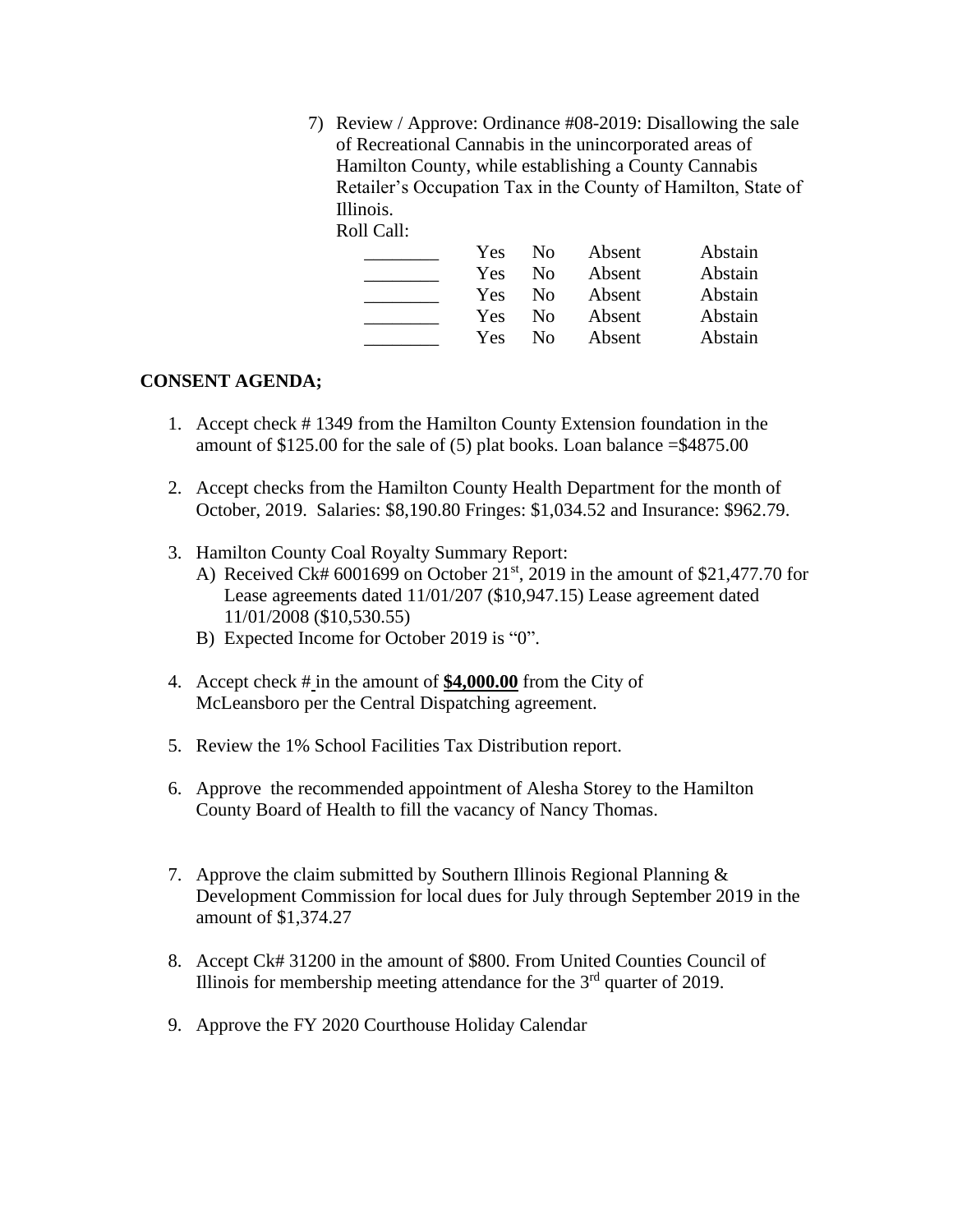ROLL CALL VOTE:

| YES NO     |      | ABSENT        | <b>ABSTAIN</b> |
|------------|------|---------------|----------------|
| <b>YES</b> | - NO | ABSENT        | <b>ABSTAIN</b> |
| YES NO     |      | ABSENT        | <b>ABSTAIN</b> |
| YES NO     |      | ABSENT        | <b>ABSTAIN</b> |
| YES –      | NO.  | <b>ABSENT</b> | <b>ABSTAIN</b> |

#### **NEW BUSINESS:**

1. Approve the Claims List and Late Claims with signatures of approval. Roll Call Vote:

| YES  | NO. | ABSENT        | <b>ABSTAIN</b> |
|------|-----|---------------|----------------|
| YES  | NO. | <b>ABSENT</b> | <b>ABSTAIN</b> |
| YES. | NO. | <b>ABSENT</b> | <b>ABSTAIN</b> |
| YES. | NO. | <b>ABSENT</b> | <b>ABSTAIN</b> |
| YES. | NO. | <b>ABSENT</b> | <b>ABSTAIN</b> |

2. Approve Resolution #2019-29 : Supporting the Oil and Gas Industry Roll Call:

| YES  | NO. | ABSENT        | <b>ABSTAIN</b> |
|------|-----|---------------|----------------|
| YES  | NO. | <b>ABSENT</b> | <b>ABSTAIN</b> |
| YES  | NO. | <b>ABSENT</b> | <b>ABSTAIN</b> |
| YES. | NO. | <b>ABSENT</b> | <b>ABSTAIN</b> |
| YES. | NO. | <b>ABSENT</b> | <b>ABSTAIN</b> |

3. Discussion : Request of Support for the Amy Schulz Child Advocacy Center

## **HIGHWAY RECOMMENDATIONS**

1. Approve Ordinance #07-2019 Authorizing the Issuance of General Obligation (Limited Tax) Debt Certificates to Finance Facilities for the County of Hamilton, Illinois, and providing the details of such certificates and related matters. (Rural Development Loan)

Roll Call:

| NO. | ABSENT        | <b>ABSTAIN</b> |
|-----|---------------|----------------|
| NO. | <b>ABSENT</b> | <b>ABSTAIN</b> |
| NO. | ABSENT        | <b>ABSTAIN</b> |
| NO. | ABSENT        | <b>ABSTAIN</b> |
| NO. | <b>ABSENT</b> | <b>ABSTAIN</b> |
|     |               |                |